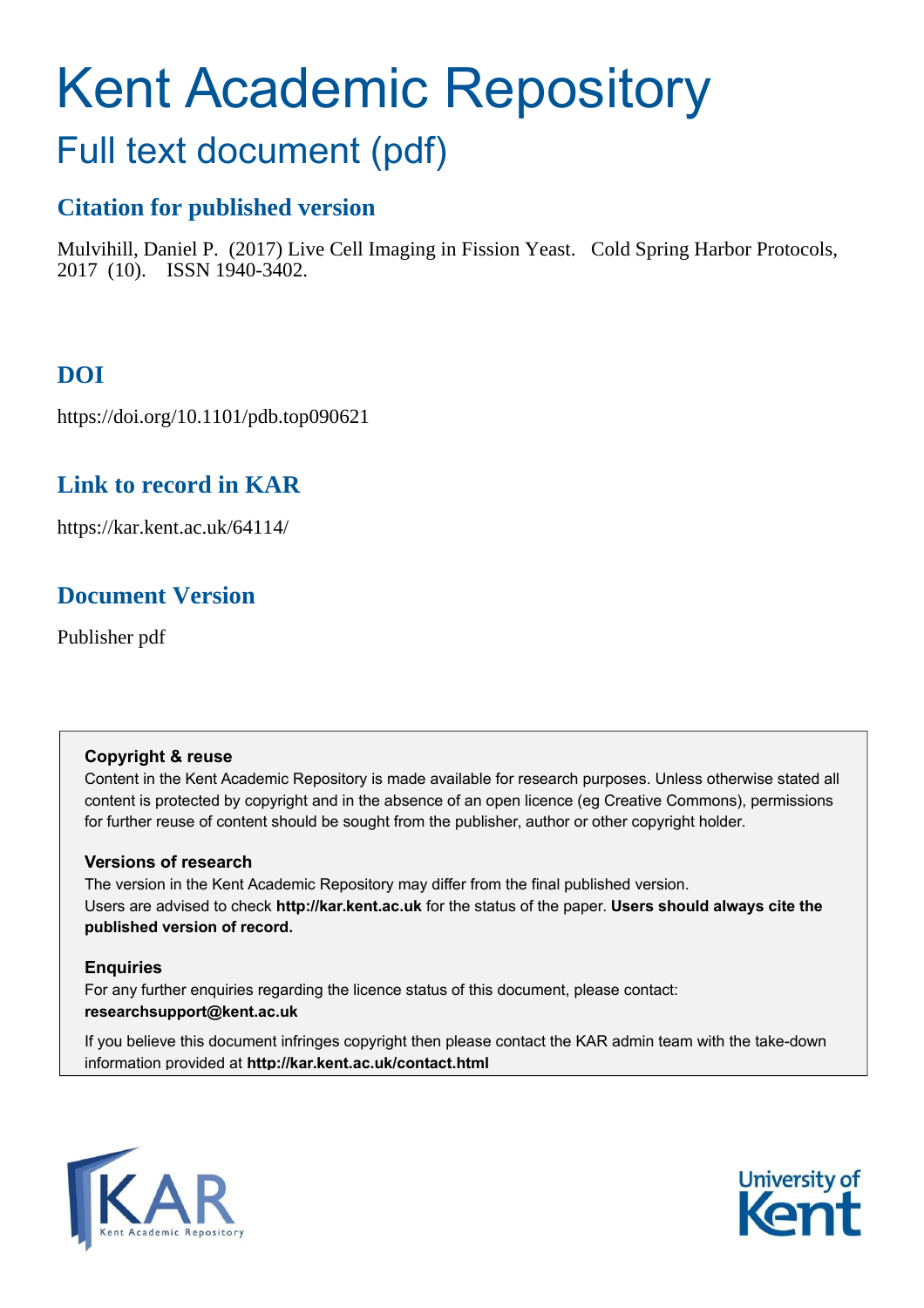## Topic Introduction

# Live Cell Imaging in Fission Yeast

Daniel P. Mulvihill<sup>1</sup>

*School of Biosciences, University of Kent, Canterbury, Kent CT2 7NJ, United Kingdom*

Live cell imaging complements the array of biochemical and molecular genetic approaches to provide a comprehensive insight into functional dependencies and molecular interactions in fission yeast. Fluorescent proteins and vital dyes reveal dynamic changes in the spatial distribution of organelles and the proteome and how each alters in response to changes in environmental and genetic composition. This introduction discusses key issues and basic image analysis for live cell imaging of fission yeast.

#### INTRODUCTION

The size and shape of the fission yeast lends itself to elegant microscopy-based analysis. From the late 1950s Murdoch Mitchison and Carl Robinow developed techniques to image organelle dynamics in living yeast by suspending cells in media containing gelatin to raise the refractive index of the mounting medium to match that of the cytoplasm (Mitchison 1957, 1970; Robinow and Marak 1966). Later studies substituted polyvinylpyrrolidone for gelatin (Hagan et al. 1990). However, these approaches have long been surpassed by the exploitation of powerful fission yeast genetics to image fusions between a protein of interest and fluorescent proteins (FP). Virtually all state-of-the-art imaging techniques have been used to study fission yeast: standard and inverse fluorescence recovery after photobleaching (FRAP and iFRAP, respectively) (Busch et al. 2004; Hachet et al. 2011), Förster resonance energy transfer (FRET) (Flory et al. 2004), fluorescence-lifetime imaging microscopy (FLIM) (Hachet et al. 2011), bimolecular fluorescence complementation (BiFC) (Hachet et al. 2011; Grallert et al. 2013a), laser ablation (Khodjakov et al. 2004), and quantification (Wu and Pollard 2005) and super-resolution (Lando et al. 2012; Dodgson et al. 2013) microscopies.

#### CHOOSING A FLUORESCENT MARKER

#### Fluorescent Dyes

Fluorescence live cell imaging in fission yeast began with the application of 4′ ,6-diamidino-2-phenylindole (DAPI) to capture snapshots of the detailed morphology of nuclei in cell cycle mutants (Toda et al. 1981). Subsequently, a range of vital dyes has been used to visualize organelles, membranes, and ion concentrations in living cells: Hoechst (Chikashige et al. 1994), DASPMI (Yaffe et al. 1996), MitoTracker (Chu et al. 2007), FM4-64 (Bone et al. 1998), filipin (Takeda and Chang 2005), and Fura-2 (Zhang et al. 1997). Although many have a negligible impact on cell physiology when used

From the Fission Yeast collection, edited by Iain M. Hagan, Antony M. Carr, Agnes Grallert, and Paul Nurse.

© 2017 Cold Spring Harbor Laboratory Press

<sup>1</sup>Correspondence: [D.P.Mulvihill@kent.ac.uk](mailto:D.P.Mulvihill@kent.ac.uk)

Cite this introduction as Cold Spring Harb Protoc; doi:10.1101/pdb.top090621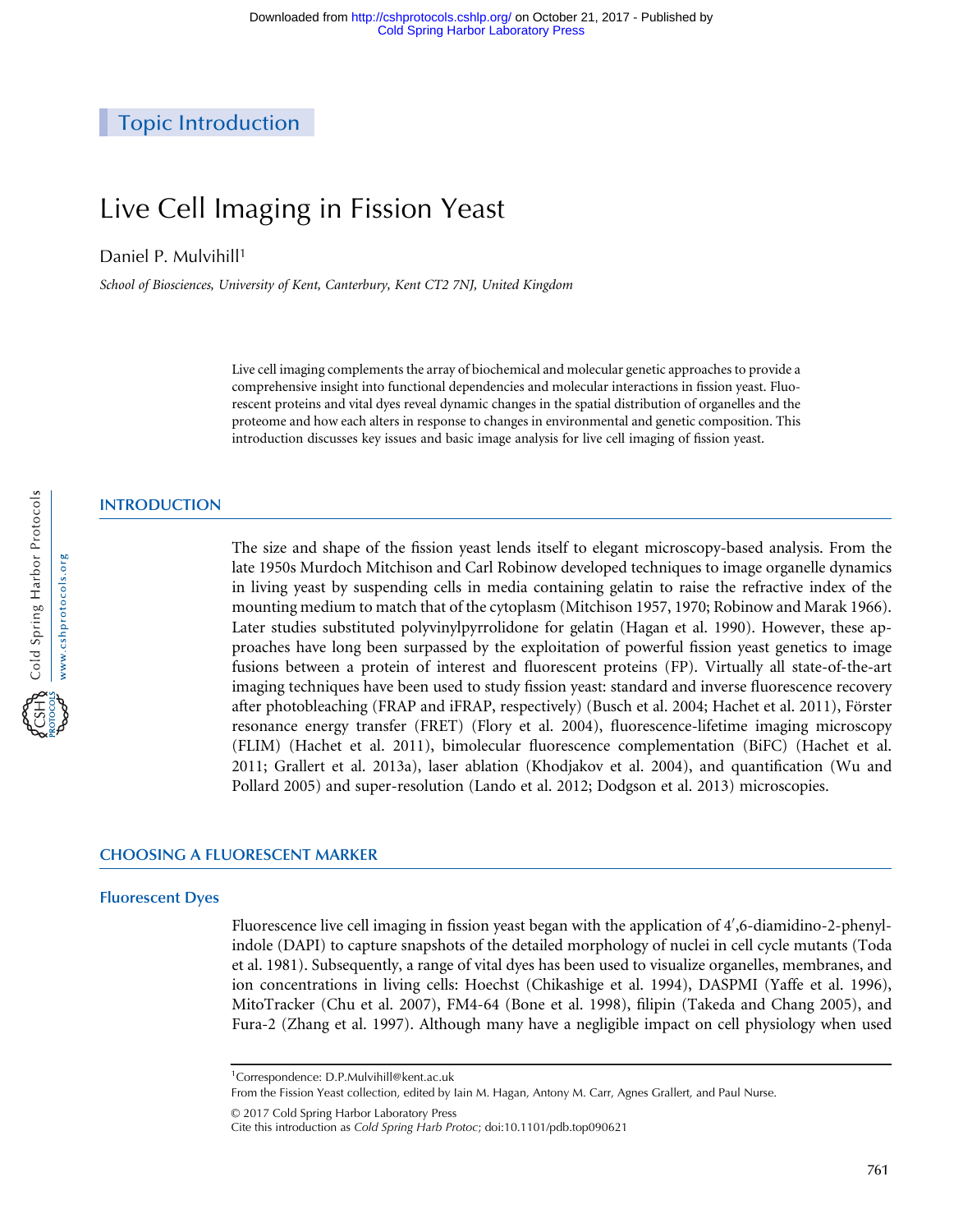properly, care should be taken to ensure that the correct concentration is used and that the incubation period is appropriate to minimize the impact on cell function. For example, illumination-mediated excitation of DNA-binding molecules can damage DNA and thus impact on nuclear organization. For this reason DAPI has been surpassed by Hoechst 33258 for live cell imaging (see Protocol: Microscopic Observation of Living Cells Stained with Fluorescent Probes [Asakawa et al. 2016]).

#### Fluorescent Proteins

cDNAs encoding FP tags can easily be fused to the 3′ terminus of a gene at its genomic locus in less than a week via polymerase chain reaction techniques (Wach et al. 1997; Bähler et al. 1998; Janke et al. 2004), whereas recombinase-mediated cassette exchange (RMCE) and marker switch approaches that take marginally longer support tagging at the amino terminus (MacIver et al. 2003; Watson et al. 2008; Tang et al. 2011). The aim is to support stable expression at wild-type levels, because the single integrated FP-tagged allele remains under the control of the endogenous promoter at the endogenous chromosomal location. However, it is important to remember that even if the fusion has no impact on protein function, introduction of foreign sequences into the genome can alter noncoding RNA or heterochromatin functions at and around the target locus. Full details of the methods for genomic manipulation are provided in Introduction: Molecular Genetic Tools and Techniques of Fission Yeast (Murray et al. 2016).

Theintroduction of any externalfactor to a cell canimpact normal physiology.Careful consideration must therefore begiven to the choice offluorescentmarkers and design offusions tominimize theimpact on protein function. Functional domains in the candidate protein can suggest a preferred terminus for tagging (e.g., if the activating/interacting domain is at the amino terminus, attempt tagging at the carboxyl terminus). Often the inclusion of glycine- and alanine-rich linker sequences between the protein and the FP can overcome negative influences on function. However, there are no definitive rules that can predict which mode of tagging will be optimal for a particular target/FP combination, making it essential to test functionality of amino- and carboxyl-tagged versions of a protein of interest using an appropriate assay. If antibodies are available, immunofluorescence staining (see Protocol: Immunofluorescence Microscopy of Schizosaccharomyces pombe Using Chemical Fixation [Hagan 2016]) of both wild-type and the FP-fusion expression strains to determine whether the distribution of the target protein is affected by fusion to the FP is an excellent assay of functionality. Alternatively, use imaging, biochemistry, and genetics to assess the impact the fusion has on the process in which it participates. For example, synthetic lethality or suppression of conditional mutations in a functionally related molecule is often a simple yet sensitive means of revealing subtle impacts on function.

A large range of FPs with specific excitation and emission wavelengths, folding times, and quantum yields (i.e., the number of fluorescence events triggered by the excitation photon) have now been characterized. The founding green fluorescent protein (GFP) remains the best-characterized and most photostable FP (i.e., it is less susceptible to damage from the excitation light source). For studying true protein dynamics, single molecule analysis, and quantitation of molecule composition at defined locations (Wu and Pollard 2005) it is vital that the FP is monomeric. There are benefits and drawbacks for each FP. For example, although blue/cyan wavelength FPs provide the best spatial resolution (resolution is a function of wavelength), they are not as bright as GFP variants and the shorter wavelengths used to excite the cyan FPs are more toxic than longer wavelengths. In contrast, although imaging red fluorescent proteins (RFPs) is least toxic and their emission spectra allow excellent wavelength detection separation from GFP (e.g., mCherry is an excellent partner for GFP in colocalization and FLIM experiments), they are generally less bright, less stable, and bleach more rapidly than GFP, especially at higher culture temperatures (e.g., 36°C) (Fig. 1A). Each FP also has a characteristic maturation period (i.e., the time it takes for the newly synthesized FP polypeptide to fold into its mature fluorescent conformation). Although rapid maturation is beneficial for most applications (the dLanYFP derivative mNeonGreen requires <1 min whereas GFP requires ~25 min; Shaner et al. 2013), slow-folding RFPs requiring several hours (Baird et al. 2000) support lineage analysis of organelle inheritance over successive rounds of cell division (Grallert et al. 2004; Lam et al. 2012).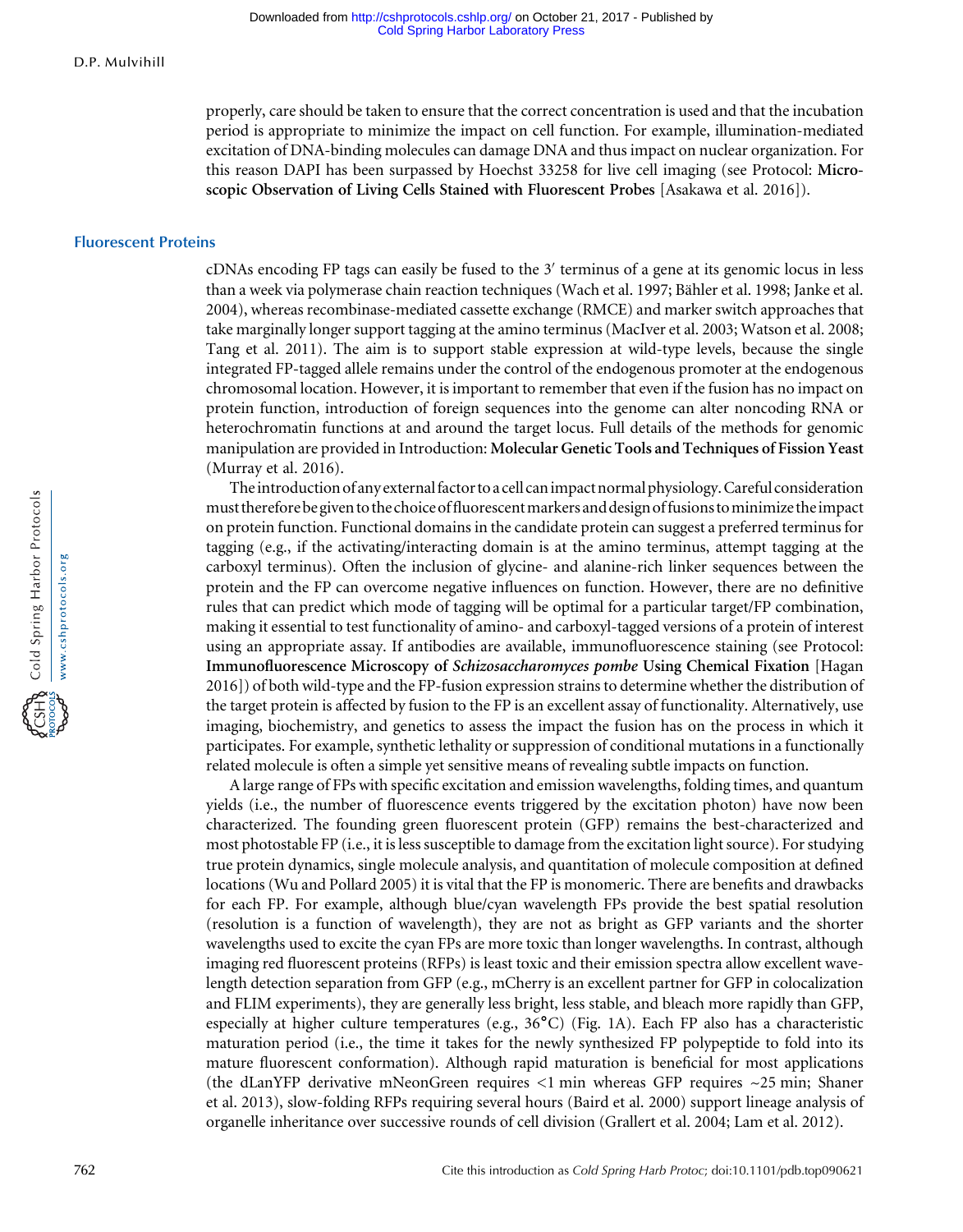#### Live Cell Imaging in Fission Yeast



FIGURE 1. Approaches to imaging. (A) Comparison of fission yeast calmodulin–FP fusion strains and camera chips. Maximum projections from 21 z-plane images of cam1-gfp (left panels), cam1-yfp (center panels), and cam1-mCherry (right panels) cells. Images were captured with either an emCCD (upper panels) or CMOS (lower panels) camera, each using 1× binning. Light intensity, filters, and exposure times are comparable between cameras. Images were captured with 50-msec exposure times for GFP and yellow fluorescent protein (YFP), whereas mCherry images were captured with a 100-msec exposure.  $(B,C)$  Two approaches for differentially labeling strains to support direct comparison of phenotypes, localization patterns, and signal intensity under identical imaging conditions in the same field of view. (B) orb2<sup>+</sup> and orb2-24 cells, each overexpressing a GFP–Myo1 fusion (green) at 36°C. orb2<sup>+</sup> cells were transiently resuspended in TRITC-labeled lectin solution (magenta) before mounting alongside unlabeled wild-type cells. (C) A mixed mounting of *tea1-gfp sid4-tdTomato* and *tea1-gfp tea2*Δ cells. tea*2<sup>+</sup> sid4-tdTomato* cells (magenta spindle pole bodies) have strong Tea1–GFP signal (green) at the cell poles whereas the signal intensity is markedly reduced in the tea2Δ cells whose spindle pole bodies are unlabeled. (D) Lifeact-expressing cells imaged on the indicated systems with images captured and processed as indicated. Scale bars: 5 µm.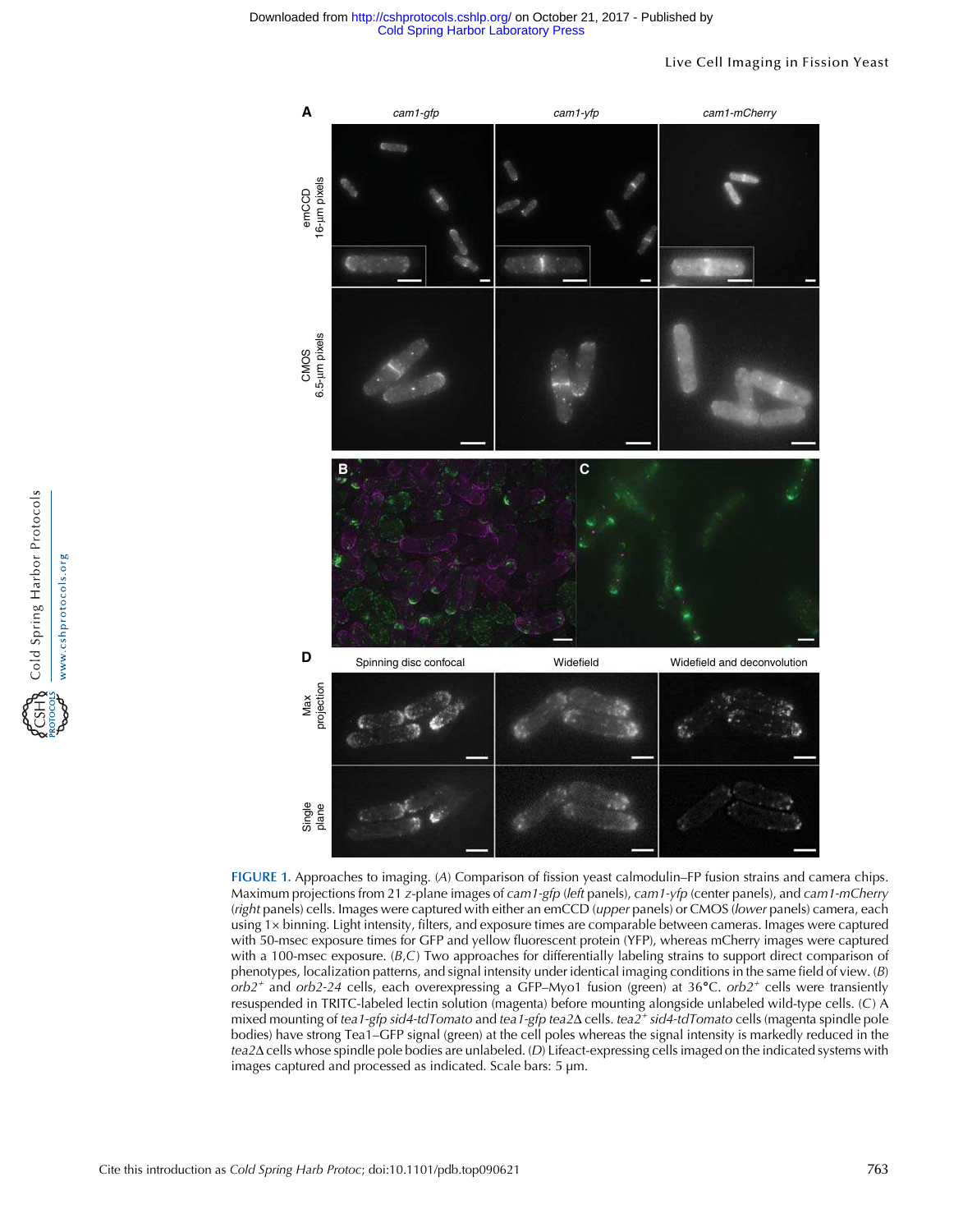For low-abundance proteins, brightness can be enhanced by fusing multiple FP tags (e.g., 3×GFP or 2×Tomato tags fused in tandem) (Grallert et al. 2006; Martin and Chang 2006; Martín-García and Mulvihill 2009; Bendezú and Martin 2011), although this signal enhancement comes at the cost of increased mass (e.g., 3×GFP tags increase the mass of an endogenous protein by 81 kDa) and thus could have a greater impact on fusion protein function than a single tag. Such concerns appear to be a particular issue for cytoskeletal studies. A detailed characterization of the impact of different fusion strategies to label the  $\alpha$ -tubulin Atb2 highlights the impact of FP labeling strategy and gene promoter usage on microtubule organization and cell viability (Snaith et al. 2010). Actin polymers are exquisitely sensitive to labeling strategies: it has proven impossible to generate functional FP-labeled actin, and even expression of small FP-conjugated actin binding peptides are either lethal or can delay cell division (Karagiannis et al. 2005; Riedl et al. 2008; Huang et al. 2012).

In summary, careful consideration must be given as to the aim of the experiment to select the most appropriate FP for the task. Whichever FP is chosen, internal controls for each experiment are vital to characterize the impact of each particular labeling strategy on the interpretation of results. Although GFP has long been an excellent FP for most imaging applications, its position will be continually challenged making it important to consult members of the fission yeast community involved in imaging (e.g., via Pomblist: [http://listserver.ebi.ac.uk/mailman/listinfo/pombelist\)](http://listserver.ebi.ac.uk/mailman/listinfo/pombelist) to establish which probes are best suited for fission yeast imaging. At the time of writing, the similar absorption and emission spectra and rapid folding yet threefold brighter signal suggest that mNeon-Green will likely be the first to eclipse GFP (Shaner et al. 2013).

#### CELL PREPARATION, MAINTAINING CELLULAR ENVIRONMENT, AND EXPERIMENTAL DESIGN

Strains must be cultured appropriately and mounted carefully. As in all cell biology analyses, adherence to good strain husbandry is essential (see Introduction: Growth and the Environment of *Schiz*osaccharomyces pombe [Petersen and Russell 2016]). Cells should have been growing in the log phase for a minimum of 2 d before each imaging experiment, and should be maintained in conditions that are as close to a nonstressed environment as possible for the duration of the experiment to avoid stimulating the TOR and MAP kinase pathways that will alter cell physiology (Toone and Jones 2004; Petersen 2009).

Yeast extract-based media autofluoresce at most wavelengths used for live cell imaging, making minimal media more appropriate. Filter sterilization of synthetic minimal media avoids the caramelization that generates background fluorescence, making filter-sterilized Edinburgh Minimal Medium (EMM2) a common choice. Because amino acid supplements increase autofluorescence and can impact protein distribution, imaging prototrophs is highly advisable. The type of nitrogen source dictates the metabolic and signaling pathways engaged within the cell (see Introduction: Growth and the Environment of *Schizosaccharomyces pombe* [Petersen and Russell 2016]). Such alterations in physiology can be exploited to great benefit when high background is experienced in EMM2. Simply switching to minimal sporulation liquid (MSL) medium (Egel et al. 1994) can abolish this background, presumably because proteins are more rapidly turned over by autophagy in MSL such that superfluous FP–fusion proteins that have yet to be incorporated into structures of interest are removed.

#### **Mounting**

The mode of cell mounting is determined by the geometry of the microscope frame (upright or inverted) as well as the duration and the nature of the experiment being undertaken. For upright microscopes the simplest approach is to prepare a pad of agarose media on the center of a slide onto which cells are directly mounted from the culture (i.e., with no centrifugation steps). A coverslip is then placed directly on top of the cells and held in place using wax or tape (Fig. 2A–C). The environment must remain humid because cells can drift out of the plane of imaging if the agarose

### Growth Media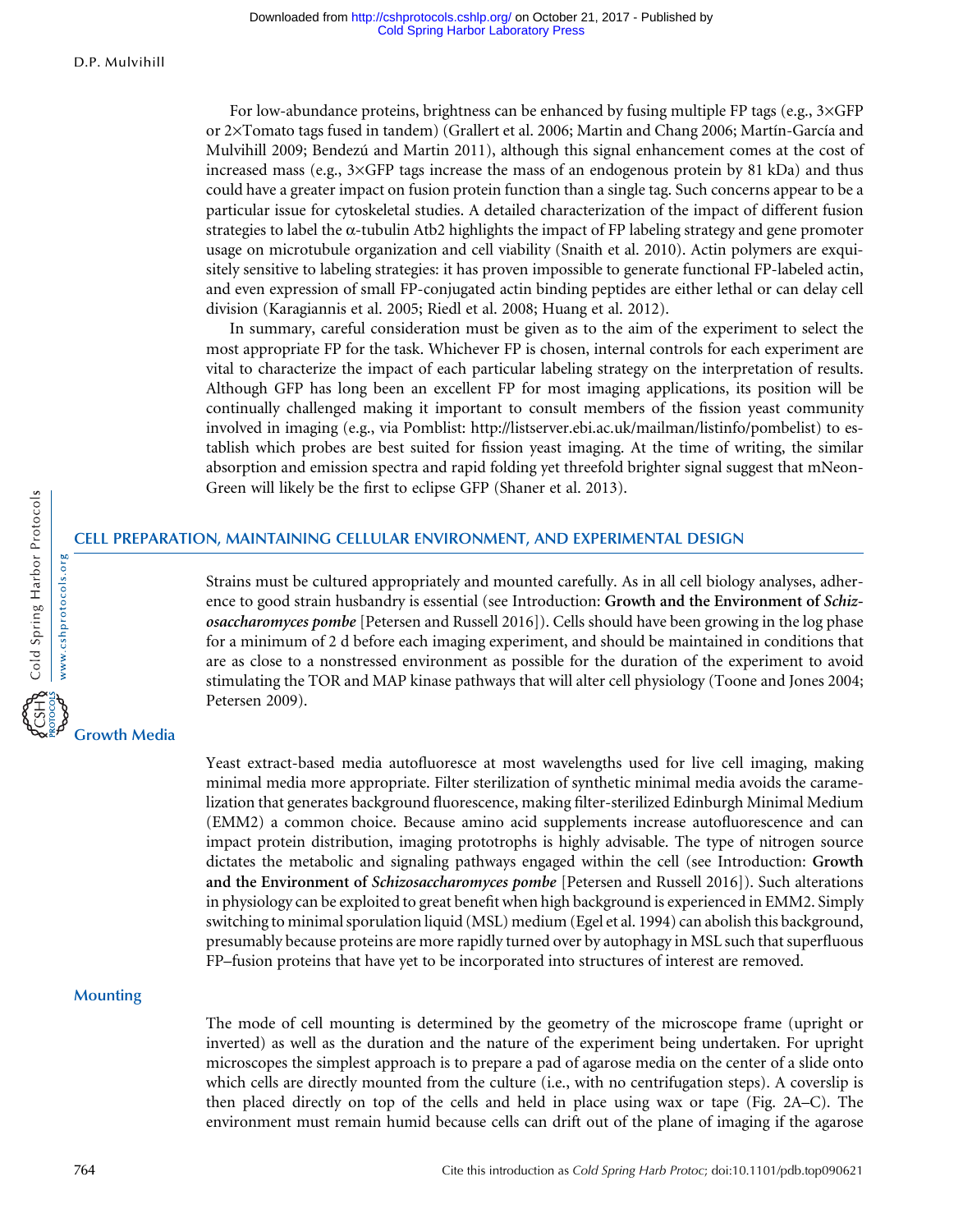[Cold Spring Harbor Laboratory Press](http://www.cshlpress.com) Downloaded from<http://cshprotocols.cshlp.org/>on October 21, 2017 - Published by



FIGURE 2. Slide chamber assembly for live cell imaging. Assembly of simple slide-based chambers for live cell imaging for upright  $(A-C)$  and inverted  $(D-F, G-I)$  microscopes.  $(A-C)$  For an upright scope filter-sterilized media containing 2% ultrapure agarose is poured between  $2 \times 1-2$ -mm thick spacers that have been fixed 40 mm apart onto a clean microscope slide (A). Once cooled and set, cells are added directly to the surface of the agarose pad ( $B$ ), which is then covered with a 25  $\times$  50 mm coverslip (C) held in place with wax or tape. (D–F) A simple flow cell. Coverslips are coated with lectin by transiently applying a solution (e.g., 1 mg/mL soybean lectin) before immediately being removed and the coverslip dried (D). The coverslip is inverted and placed carefully onto a slide with appropriately spaced double-sided sticky tape  $(E)$ . Yeast cells are adhered to the surface of the lectin-coated  $25 \times 50$  mm coverslip and excess cells are washed off with media. The space between coverslip and slide is filled with preconditioned minimal media  $(F)$  before the slide is mounted coverslip down onto an inverted microscope.  $(G-I)$  Imaging under an agarose pad. A molten solution of 0.5% ultrapure agarose in filter-sterilized medium is poured onto a 2-cm coverslip resting on a smaller diameter coin (G). When the agarose has set, a drop of cells is placed on the oxygen-permeable base of the culture dish and the agarose pad/coverslip is inverted onto the cells. The plate is imaged in a Perspex box containing a damp tissue to maintain a humid atmosphere throughout imaging. After 20 min of settling, cells remain stationary for days, although the flexibility of the membrane demands focusing approximately every 10 min during an imaging period.

pad dehydrates. This method is excellent for maintaining cell viability during short-term imaging experiments.

An inverted microscope supports more approaches to cell mounting, enabling longer experiments and greater flexibility in experimental design. Cells are generally mounted directly onto the surface of the coverslip of an inverted slide or onto the bottom of a glass-bottomed multiwell plate. A coating of lectin that adheres to the hydrophobic glass surface and carbohydrates in the cell wall is generally used to attach cells to the glass. The affinity of lectins for cell walls can also be exploited to differentially label the cell surface of different strains with different fluorescent lectins (May and Mitchison 1986). One or more strains are labeled with a fluorescent lectin before being mixed with unlabeled cells immediately before imaging. This simple approach supports the ultimate controlled experiment: the simultaneous imaging of two genetically distinct cells in the same field of view, where one culture is labeled with a fluorescent lectin whereas the other is not (Fig. 1B; Beinhauer et al. 1997; Alvarez-Tabarés et al. 2007; Grallert et al. 2007; Attanapola 2009; Martín-García and Mulvihill 2009). Alternatively, an additional fusion protein at a distinct location that emits at a different wavelength can be incorporated into the control strain (Fig. 1C).

A simple flow chamber can also be used to mount cells for short-term (~20 min) observation. In this method, a solution of an appropriate lectin (e.g., 1 mg/mL soybean agglutinin or 2 mg/mL concanavalin A) is applied transiently to a coverslip and the residual solution is air-dried: coverslips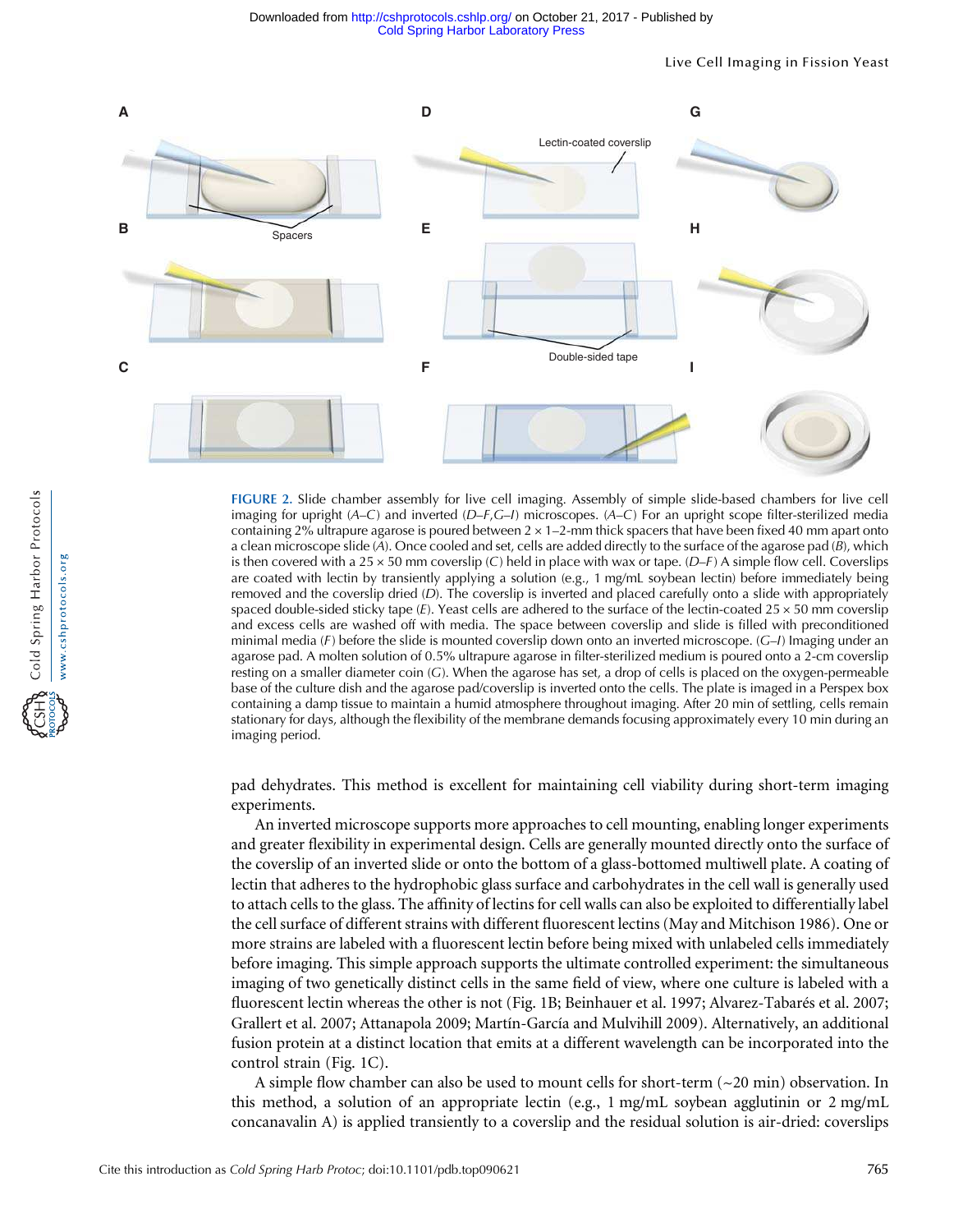remain competent for up to 12 h after coating. Cells from a liquid culture (i.e., without centrifugation) are then adhered onto the coverslip. After unbound cells have been washed away, the cell-coated coverslip is anchored to a clean slide with strips of double-sided tape to generate a chamber that is filled with preconditioned media (Fig. 2D–F).

A number of commercially available chambers support more controlled experiments. The Cell-ASIC ONIX (Hayward, USA) and Cherry Biotech (Rennes, France) microfluidics systems or the Bioptechs FCS2 culture dish chamber system (Butler, USA) all support precise media flow, gas exchange, and temperature control. Because cells are trapped within an elastic flow chamber, microfluidics systems avoid the need to adhere cells onto a chamber surface. This means that progeny remain within the focal plane to support imaging over successive generations (Wood and Nurse 2013). In contrast, because only the first generation of cells will adhere to a lectin-coated surface and daughters float away from the focal plane in this approach, the rapid media exchange around static cells in microfluidic systems makes them ideal for drug exchange during observation. However, if microfluidics are not available, drug exchange can be achieved equally well using a simple Pasteur pipette-mediated exchange of media within a glass-bottomed dish to which cells have been attached using a lectin (Grallert et al. 2013b). A further alternative to microfluidics for long-term imaging over several cell cycles is to trap cells under a thick agarose/medium pad on an oxygen-permeable transparent membrane such as the Lumox culture hydrophilic dish (Fig. 2G–I; Greiner Bio-One, Germany) (Grallert et al. 2004). Although it is technically more challenging to generate custom microfluidic chambers, the ability of such chambers to constrain growth to reshape cells has proven highly informative (Minc et al. 2009; Chang et al. 2014).

#### Temperature Control

Temperature control is a vital component of any live imaging experiment. Several aids support temperature control, with enclosure of the stage in a box through which preheated air is circulated (e.g., Solent Scientific, Southampton, UK) being the most straightforward. When temperatures above ambient are set, the connection between the objective and the cooler body of the microscope means that the objective acts as a heat sink to locally reduce temperature at the point of observation where temperature control is most critical. Objective heating collars (e.g., Bioptechs) and/or direct heating of the observation chamber (in addition to the Perspex box, e.g., Bioptechs, CellASIC or Cherry Biotech) are excellent solutions. Optimal results are obtained when all approaches (stage, objective, and chamber heating) are applied. Whatever the approach, best results are obtained when the system is set to temperature and allowed to equilibrate to a steady-state overnight before an experiment is undertaken, thus minimizing temperature gradients that can cause a continual and rapid loss of focus resulting from expansion/contractions during observation.

Conversely, the plethora of temperature-sensitive (*ts*) mutants makes rapid shifts of chamber temperature a highly attractive option for live cell imaging. Such shifts are easily controlled with the heated objective collar/slide system of Bioptechs, or the CellASIC or Cherry Biotech microfluidic systems (Velve-Casquillas et al. 2010; Bouhlel et al. 2015). However, it is important to remember that rapid temperature shifts invoke a stress response that will change cell physiology within 2 min (Toone and Jones 2004), making it essential that appropriate controls are used. A second common pitfall with the use of *ts* mutants is the assumption that a particular mutation confers an immediate and complete loss of function. All *ts* mutants were isolated because of their ability to block colony formation on plates, not because there is complete inactivation or degradation of the protein on temperature shift in liquid culture. Consequently, many *ts* mutants are hypomorphs that retain considerable function and some take more than a generation to completely lose function. Refinement of the instant degradation "degron technology" that works so effectively in budding yeast and mammalian cells (Nishimura et al. 2009; Holland et al. 2012) for use in fission yeast offers great potential for eradicating both the stress of temperature shift and residual function of hypomorphic *ts* mutations.

However cells are mounted, it is essential to minimize stress during imaging. Heat fluctuations and light damage should both be minimized, and a constant supply of nutrients and oxygen are essential.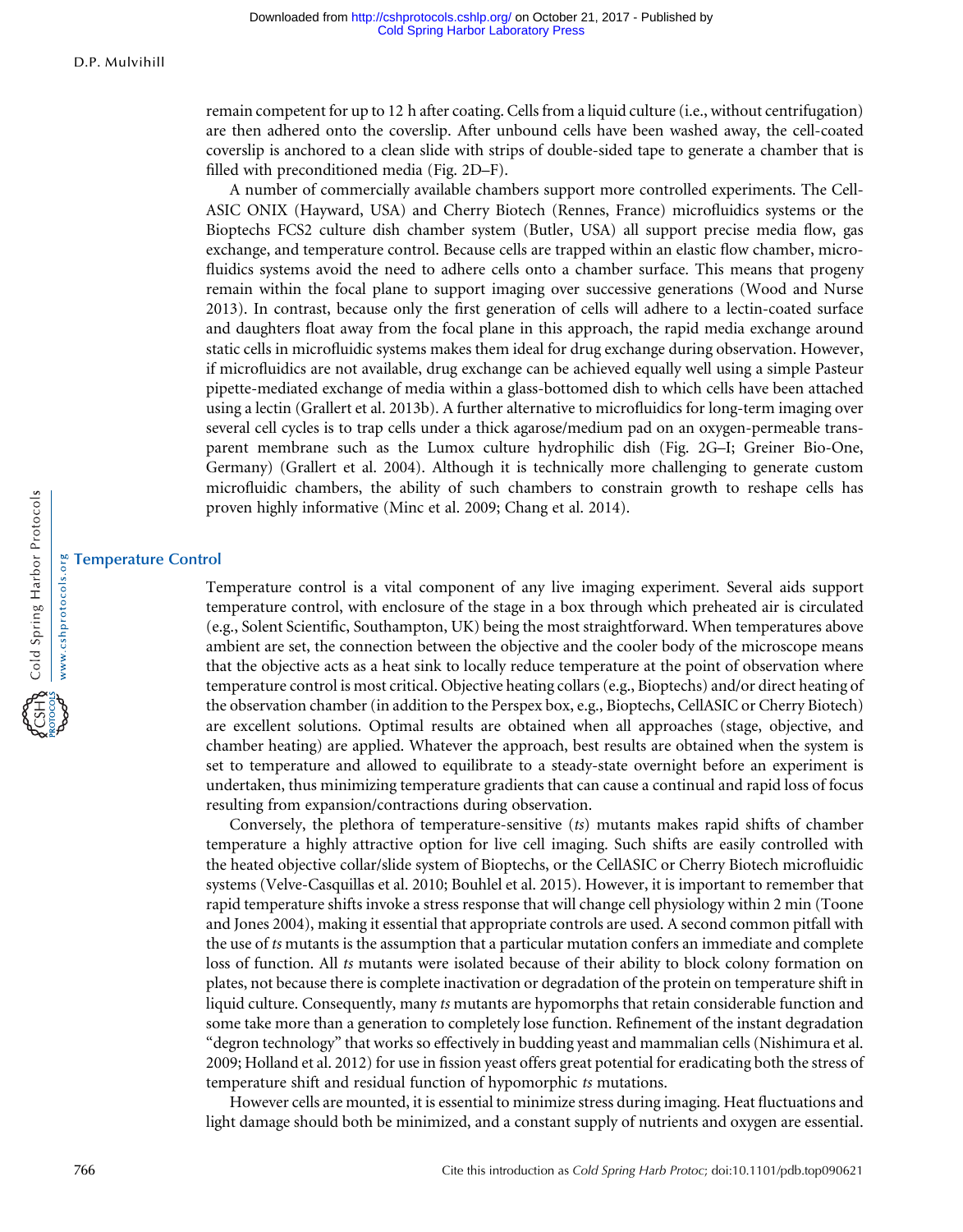Imaging stress can lead to a number of effects on protein organization. Certainly microtubule dynamics can change within 30 min of mounting, making it important to stop image capture and remount fresh samples after 20 min. Ultraviolet (UV) stress not only elevates cytoplasmic noise signal, but can also drive changes in protein distribution and cell cycle progression. Therefore, it is important to be consistent for all of your experiments and consider whether the localization pattern was observed immediately, or after the sample had been on the imaging system for a prolonged period.

#### LIVE CELL IMAGING SYSTEMS

The most fundamental consideration when choosing a live cell imaging system is whether it should be an upright or inverted frame. Inverted microscopes have significant benefits for live cell imaging because cells can be mounted directly onto the coverslip or bottom of the glass chamber/microfluidic system that will sit on the objective. The advantages of this configuration include culture in liquid media that can be exchanged during the experiment, minimization of the distance and refractive index changes between cell and lens, and optional commercial modules to keep the sample in focus throughout the experiment (e.g., the Olympus zero-drift compensation or Nikon Perfect Focus systems)—a useful feature for long-term experiments.

#### Wide-Field Versus Confocal Microscopy

Wide-field (WF) describes a standard epifluorescence microscope. There are several types of confocal microscopes that can be classified as either point scan or parallel scan systems. Although point scanning systems allow exquisite detail within deeper metazoan samples, the speed of acquisition they support means that the faint signals within yeast bleach before a full image can be captured, and the intensity of the transient illumination required make them phototoxic to fission yeast. Furthermore, the requirement for a separate dedicated detection head and laser for each FP adds unnecessary cost. In contrast, a parallel scanning (e.g., spinning disk) confocal microscope uses a simultaneous multiplex capture system allowing image exposure rates equivalent to a WF system, thus minimizing phototoxicity and supporting the use of electron-multiplying charge-coupled device (emCCD)-based cameras for image detection.

WF and confocal systems differ in one important respect. The entire sample is illuminated in WF, whereas confocal systems illuminate a thin section of the sample, thereby minimizing background fluorescence from out-of-focus light. When using WF microscopy to image the thicker samples usually encountered with metazoan tissue culture this background can be so significant that it effectively reduces the overall resolution of the system. Because *S. pombe* are only 4 µm wide, the background generated from signals beyond the focal plane is minimal, such that WF microscopy usually gives excellent results. Although they are small, the width of fission yeast exceeds the depth of the focal planes of either WF or confocal systems. It is therefore necessary to capture a consecutive series of images in the vertical*z*-axis to capture the entire signal within a cell. Because this is an inherent component of the confocal approach, the stage or objective of WF systems must be fitted with piezo motors to support accurate stepwise capture of consecutive slices over a defined distance with a defined period.

Ultimately, there are no hard and fast rules to predict whether a WF or spinning disk system will give best results with a particular fusion protein. In some cases the increase in *z*-slice clarity supported by spinning disk confocal microscopy captures signals and dynamic movements that are not seen on a WF system equipped with equivalent optics (Fig. 1D; Alvarez-Tabarés et al. 2007; Attanapola 2009). If you are fortunate enough to have access to both types of system (either in-house, or via a visit to a colleague's laboratory), it is highly advisable to try out both to determine which is best suited to the study of your particular question/protein.

#### Objective Lenses

The choice of objective will be determined by the FP-fusion signal, the specific assay, and the sensitivity of the imaging platform. It is highly advisable to test a variety of lenses from colleagues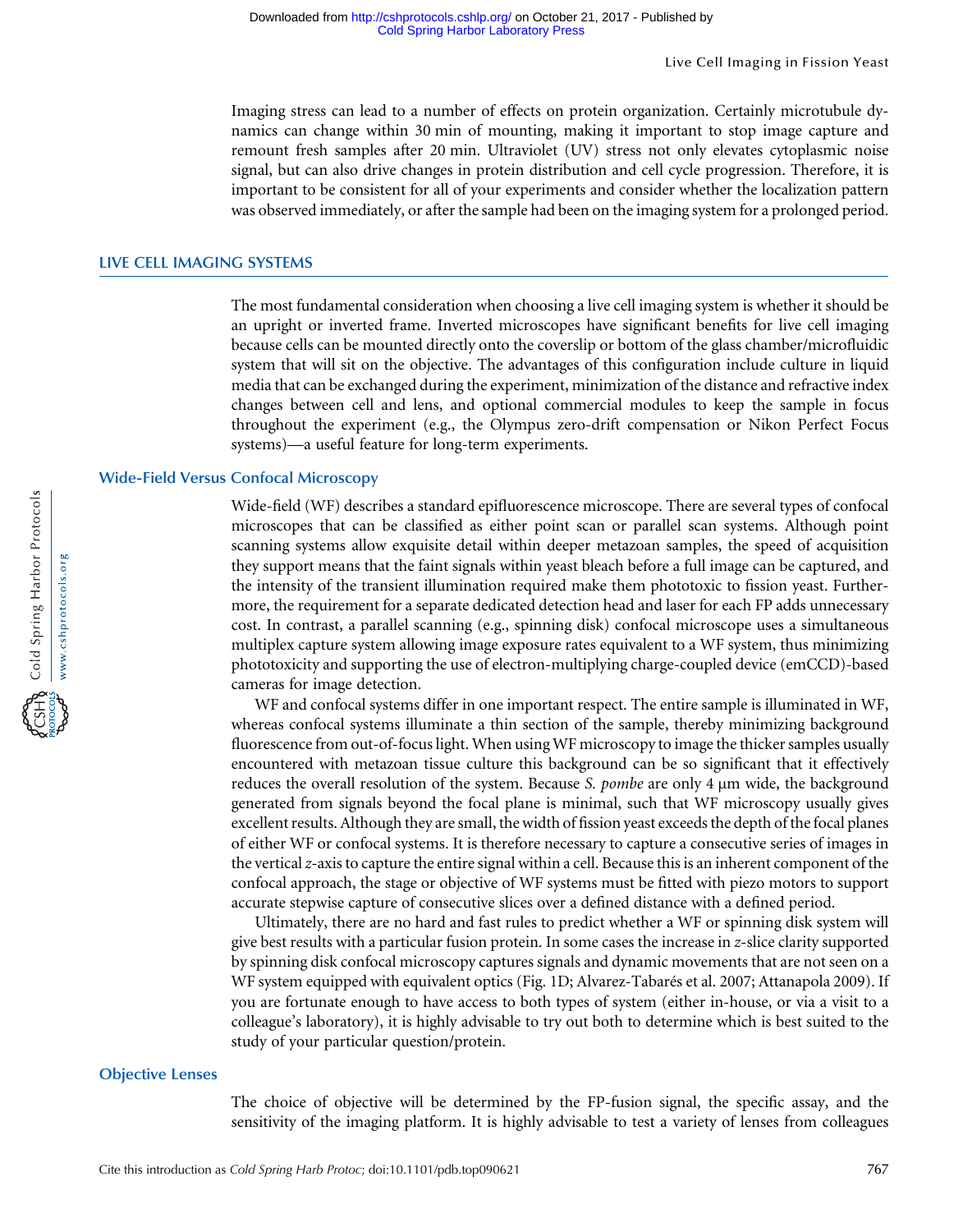or by trialing from the manufacturers before purchase. Detailed analysis of protein organization in yeast generally demands objectives with magnification powers above 60×, although the increased field of view allowed by a  $40\times$  lens can be attractive when studying a bright population-wide phenomenon. To capture the faint signals of most FP-fusion proteins in yeast it is critical to use an objective with the highest numerical aperture (NA). NA is an indication of the objective's ability to gather light and resolve fine detail (i.e., the higher the NA, the more fluorescent signal one can detect). The NA of a particular objective is always embossed on its side alongside the magnification. The highest NA lenses often have a simpler architecture, lacking elements required for phase contrast or differential interference contrast imaging that can reduce the amount of detectable light by up to 50%. Objectives that have been specifically developed for total internal reflection fluorescence (TIRF) applications have the highest NAs (e.g., 1.49 or 1.6, depending on coverslip material). Their short working distance is beneficial for imaging yeast, and the higher their magnification the lower the background from signals outside the focal plane, thus improving the signal-to-noise ratio (Fig. 3).



FIGURE 3. Objective choice and image processing. Images of gfp–atb2 myo52–mCherry cells captured on the same widefield system with the same camera and the indicated lenses (all from the same manufacturer) either with or without deconvolution. Arrows highlight spatial resolution allowed by WF microscopy that allows the researcher to discern that microtubules (green) fit cleanly into gaps between foci of the myosin V (magenta). Scale bars: 5 µm.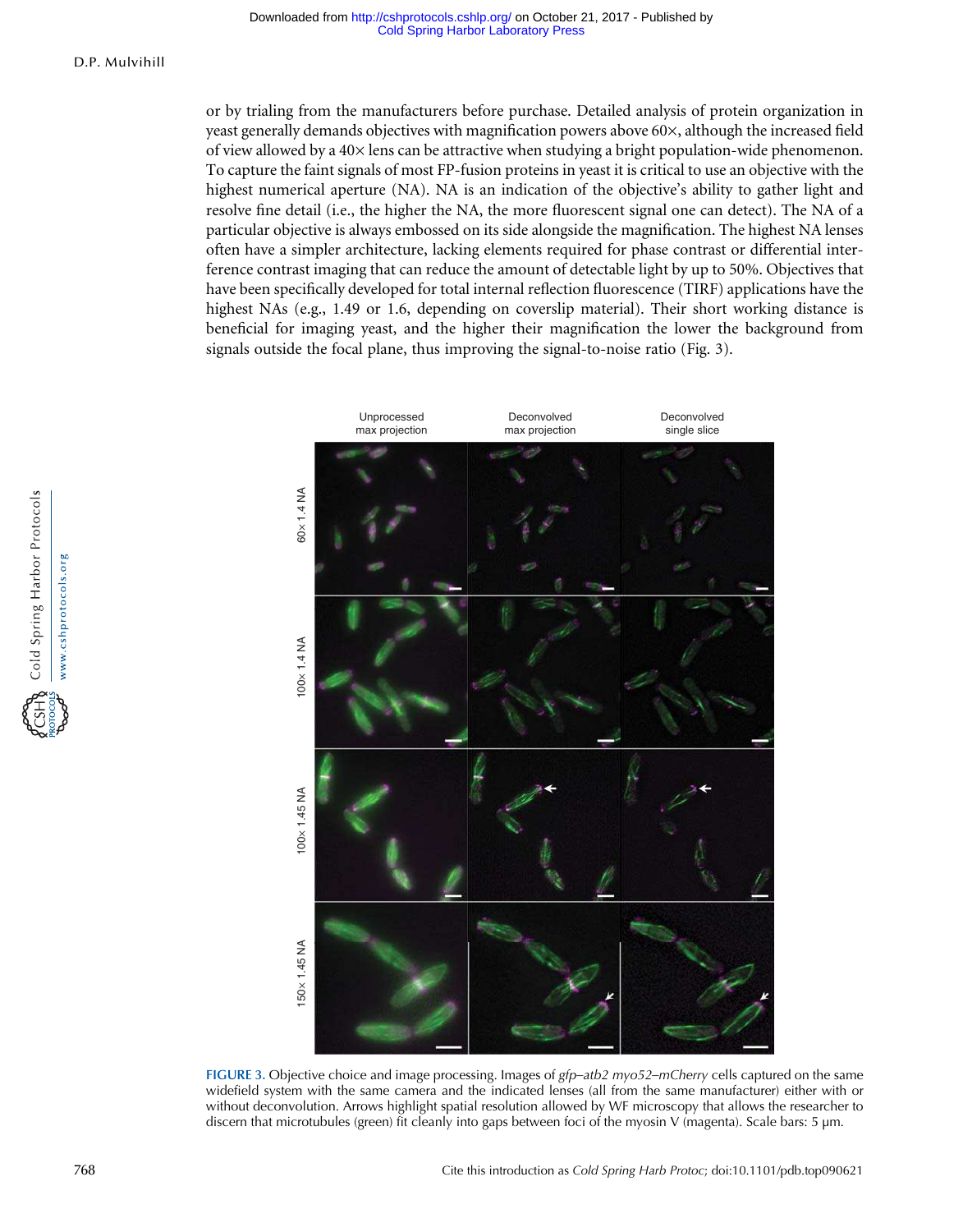#### Illumination

The options available for illumination are lasers, halogen bulbs, and light-emitting diodes (LEDs). LEDs are rapidly becoming the source of choice because they are bright enough for virtually all live cell imaging applications (often brighter than halogen bulbs), generate no significant heat or UV radiation and, like lasers, emit light of defined wavelengths. Most importantly the intensity of LED emission can be precisely controlled. In contrast, although xenon, tungsten, and halogen systems generate enough light, each has a characteristic spectrum of illumination with some wavelengths being weaker than others, and they all radiate significant amounts of heat and UV radiation. Heating can be minimized with liquid light guides or optical fibers to deliver light, and filters can eliminate UV. Another drawback to these light sources is that the intensity of illumination at the target can only be modulated reproducibly using neutral density filters. Once the frequency and cost of bulb replacement is considered (the lifetime of a halogen bulb is  $\sim$ 300 h, whereas the lifetime of an LED is  $>$ 10,000 h, and the cost of replacing halogen bulbs is  $\sim$ 100 times that of an LED), an upgrade to LEDs is highly attractive. Although lasers are powerful, tunable, produce light of a precise wavelength, and generate minimal heat to the sample, the cost associated with the demand for different stably mounted lasers for each FP and safety considerations currently make them less attractive for WF systems than LEDs.

#### **Filters**

**PORTA** Cold Spring Harbor Protocols<br>CSHA Cold Spring Harbor Protocols www.cshprotocols.org Selecting the right filter combination is as important as the choice of the right objective. When using a white light source, WF systems demand both an excitation filter that excludes wavelengths outside the excitation frequency to deliver a specific wavelength for each specific FP, and an emission filter that allows passage of the light emitted by that FP but excludes the excitation (and often other) wavelengths. Monochromatic LEDs or lasers dispense with the need for excitation filters.

Filters are generated by coating a glass surface with specific minerals to create a precise diffraction grating effect. Magnetron sputter-coated filters are the filters of choice, transmitting light with efficiencies reaching 97%. For simultaneous multi-wavelength experiments, band pass filters are used. Band pass filters support the passage of the strongest portions of a spectrum but exclude the weaker "tails" of the spectra, thus capturing slices of the strongest part of an emission spectrum rather than its entirety. By supporting the capture of consecutive spectral slices, a series of band pass filters supports the capture of signals from multiple FPs in a single sample. However, the need to capture only the strongest part of the spectrum diminishes the amount of light captured because the signal from the "tail" is ignored (see Fig. 2 in Introduction: Fixed Cell Imaging in Schizosaccharomyces pombe [Hagan and Bagley 2016]). Furthermore, each additional coating that is applied to reduce the emission bandwidth diminishes the intensity of the signal transmitted. Consequently, imaging an FP with a filter set that is designed for multi-wavelength imaging will give a considerably fainter signal than a much simpler "long pass" emission filter, which supports the passage of every photon emitted from the FP-fusion to the detector.

#### Image Detection

Charge-coupled device (CCD), emCCD, and complementary metal oxide semiconductor (CMOS) cameras support rapid exposure times (e.g., <0.5 msec full-chip frame rate for CMOS cameras). The different camera chips use different technologies and each has specific benefits/drawbacks. Although emCCD cameras are extremely sensitive (>90% quantum efficiency) and have been the mainstay of live cell imaging for almost two decades, the much less expensive CMOS detectors are becoming increasingly attractive. Although the individual pixels of CMOS detectors are less efficient than emCCDs, the CMOS detector chip can be much larger than emCCD chips, supporting maximal spatial resolution at lower magnifications than are required for CCD-based chips. Importantly, CMOS detectors have extremely low electric background noise and so generate images with a much better signal-to-noise ratio than emCCD or CCD detectors. This enhanced signal-to-noise ratio goes a long way to compensate for the reduced sensitivity (Fig. 1A). Critically, the larger CMOS detectors support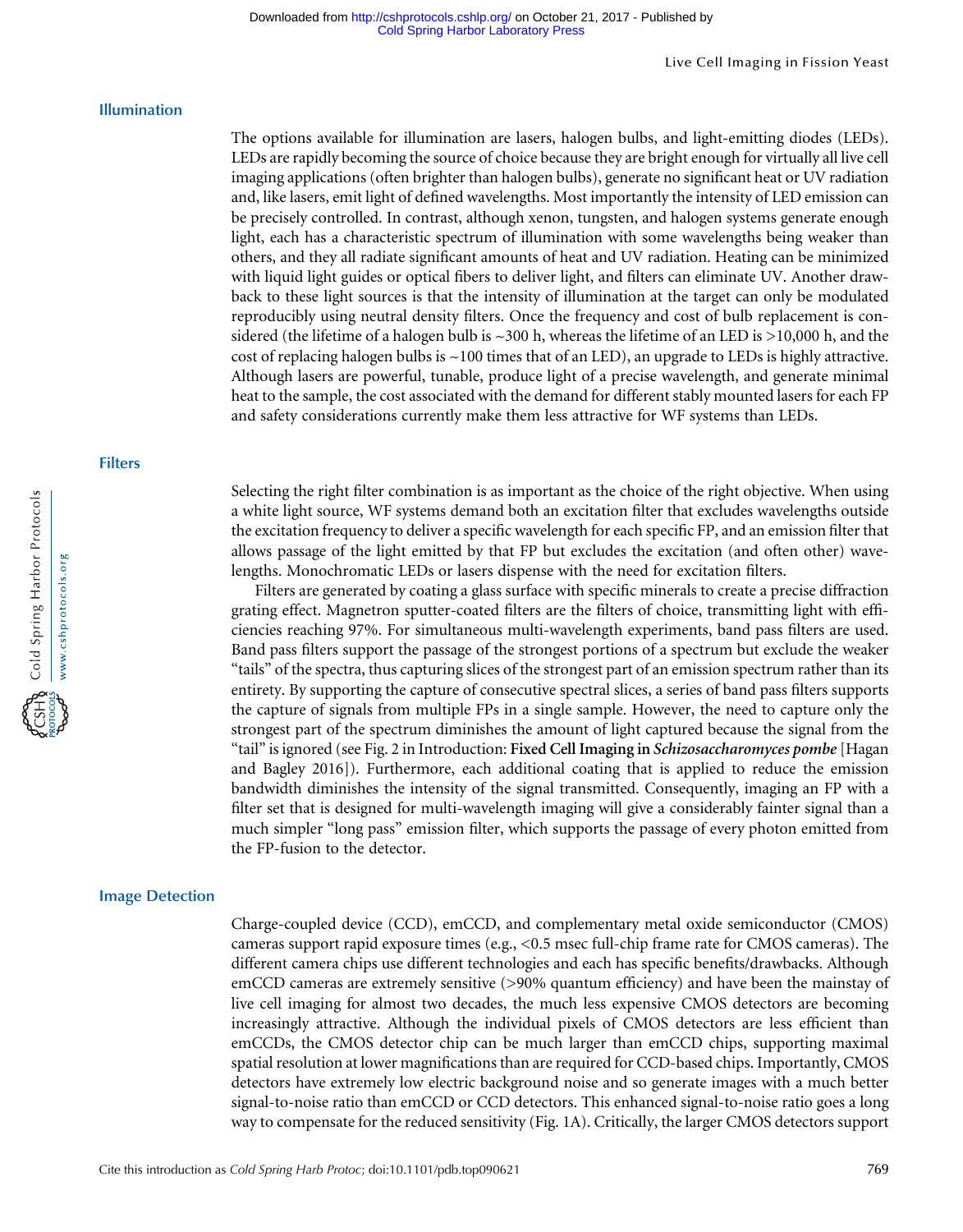greater levels of "binning." "Binning" is the process by which the charges from adjacent pixels on the camera chip that are generated when photons collide with the pixel well are combined to give a single composite signal. For example, combining the signal from a  $4 \times 4$  array of 16 pixels will give an overall sensitivity that is 16-fold greater than when sampling each pixel. Thus, binning supports faster readout and improved signal-to-noise ratios at the expense of reduced spatial resolution. However, the loss of spatial resolution is related to the size of the detector. The larger CMOS detectors therefore support far greater levels of binning than emCCD and CCD chips before erosion of image quality. Consequently, faint and/or dynamic signals can be imaged at meaningful frame rates using the larger chips of CMOS cameras. Thus, although emCCD chips remain the system of choice for most low-light applications at the time of writing, rapid developments in CMOS technology are likely to see these advantages eclipsed as major manufacturers abandon CCD technology to concentrate on pushing CMOS technology to greater heights.

#### Image Acquisition

The optimal acquisition conditions in live cell imaging vary significantly depending on the specific protein and imaging system. There is always a balance between sensitivity, acquisition rate, and experiment duration. High-intensity excitation light induces photochemical oxidation to irreversibly photobleach the FP. Thus, although high-intensity excitation light generates excellent signals, the number of images that can be acquired is limited. Reducing the excitation intensity by half and doubling the exposure time has a disproportionately positive impact on the number of possible frames than can be captured.

Understanding acquisition software can help to improve image acquisition rates and reduce background noise. Storing images directly to the data drive on capture can add an additional 100 msec to the acquisition rates. "Streaming" enables thousands of images to be stored instantly on the camera or computer RAM chips for the duration of the experiment before the data is subsequently written to the long-term storage disc. Alternatively, an average image can be calculated by combining the input from a number (typically three) of stream capture images, considerably reducing nonspecific background noise. Finally, rather than using the entire surface area of the detector to capture an image, it is possible to define a much smaller "region of interest" to reduce the amount of time required to capture and download an image.

#### IMAGE ANALYSIS

A number of commercial and open source options support image processing, analysis, and visualization. A variety of information can be extracted from the image data: duration, volume, signal intensity, and in some cases, tracking of dynamic molecules. Each package will concentrate on the application of particular algorithms. Two widely used approaches merit a brief mention here.

#### Maximum Projection

Maximum projections are a composite image from consecutive focal planes in the *z*-axis of a sample. The volume of pixels with maximum intensity from each consecutive focal plane is combined to generate a single image. This technique is computationally fast, but the two-dimensional output does not provide a good sense of depth of the original data. It is important to remember that some or all of the background fluorescence of each individual slice will be captured. This accumulation of background signal significantly erodes the signal-to-noise ratio of the final composite such that signals that were clearly differentiated in an individual slice can become lost in the increasing background "fog" of a maximum projection. Thus, although the use of maximum projection software has become the routine end to most image capture, it is important to remember that returning to individual slices can give better resolution and more information for punctate structures that reside in one plane alone (Fig. 3).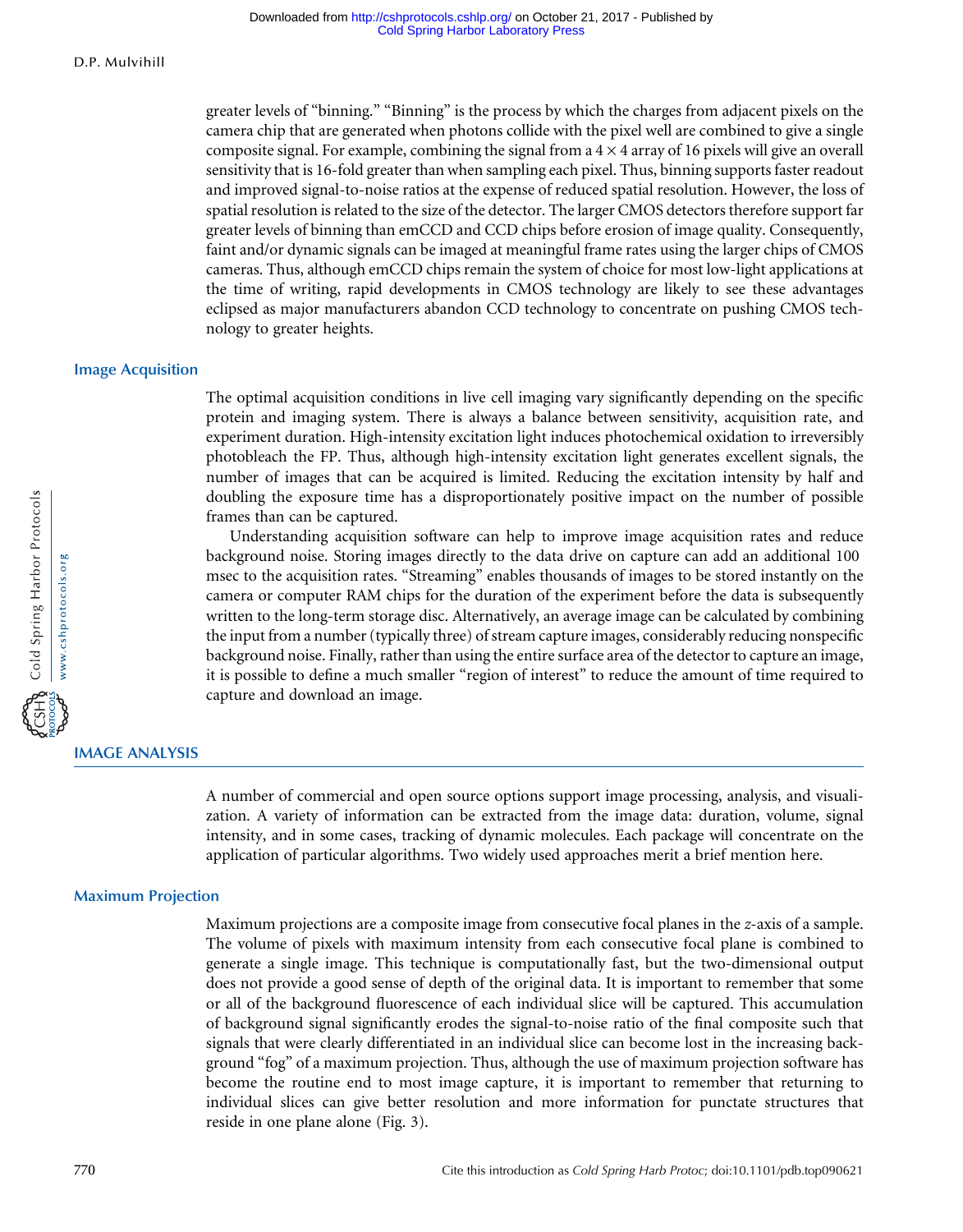#### Image Deconvolution

Deconvolution is a computational method for removing background generated from signals beyond the focal plane (Van der Voort and Strasters 1995). This is computationally slow and requires calibration of the imaging platform to calculate the degree to which the signal from a point is distorted by the optics of the system. Computation is then used to reassign the distorted signal back to a theoretical set of points from which it is assumed the distorted signal emanated. The result can be a considerable enhancement of resolution and removal of background fluorescence. When applied to images of consecutive focal planes, considerable improvement over standard maximum projection can be achieved (Figs. 1D, 3). It is critical to undertake any analysis of the image data before deconvolution because the process not only normalizes intensities to maximize the dynamic range, but also can remove faint but significant signals.

#### **CONCLUSION**

One final word of warning when assessing analyzed data: do not become focused on differences observed in absolute figures obtained from live cell imaging experiments from different laboratories. These will differ from laboratory to laboratory and can be affected by the precise genetic makeup of strain and the way in which the cells were cultured, mounted, and observed under the microscope, as well as by the detailed configuration of the imaging system. The most important points are to ensure consistency of imaging conditions in one's own experiments, that all appropriate controls are applied, and that cell stress and phototoxicity have been minimized.

A number of resources provide more detail about the concepts and methodologies underlying and physics of imaging and the technologies discussed here, including optical physics textbooks (Smith 2007), dedicated microscopy manuals (Goldman et al. 2010), and online resources (e.g., [http://www](http://www.microscopyu.com) [.microscopyu.com](http://www.microscopyu.com)). For more detail on filter selection, see manufacturers' websites (e.g., [http://www](http://www.chroma.com) [.chroma.com](http://www.chroma.com) or [http://www.semrock.com\)](http://www.semrock.com).

#### RELATED INFORMATION

For step-by-step methods that involve live cell imaging in fission yeast, see Protocol: Microscopic Observation of Living Cells Stained with Fluorescent Probes (Asakawa et al. 2016), Protocol: Visualization of a Specific Genome Locus by the lacO/LacI-GFP System (Ding and Hiraoka 2016), and Protocol: Live Cell Imaging of the Schizosaccharomyces pombe Sexual Life Cycle (Merlini et al. 2016).

#### ACKNOWLEDGMENTS

The author would like to thank K. Baker for micrographs used in the figures of this introduction. The author is a Royal Society Industry Fellowship and research in his laboratory is supported by funding from the Biotechnology and Biological Sciences Research Council.

#### **REFERENCES**

- Alvarez-Tabarés I, Grallert A, Ortiz JM, Hagan IM. 2007. *Schizosaccharomyces pombe* protein phosphatase 1 in mitosis, endocytosis and a partnership with Wsh3/Tea4 to control polarised growth. *J Cell Sci* 120: 3589–3601.
- Asakawa H, Ding D-Q, Haraguchi T, Hiraoka Y. 2016. Microscopic observation of living cells stained with fluorescent probes. *Cold Spring Harb Protoc* doi: 10.1101/pdb.prot079848.
- Attanapola SL. 2009. "Analysis of the regulation and function of the fission yeast class I myosin, Myo1." PhD thesis. University of Kent, Canterbury.
- Bähler J, Wu JQ, Longtine MS, Shah NG, McKenzie A III, Steever AB, Wach A, Philippsen P, Pringle JR. 1998. Heterologous modules for efficient and versatile PCR-based gene targeting in *Schizosaccharomyces pombe*. *Yeast* 14: 943–951.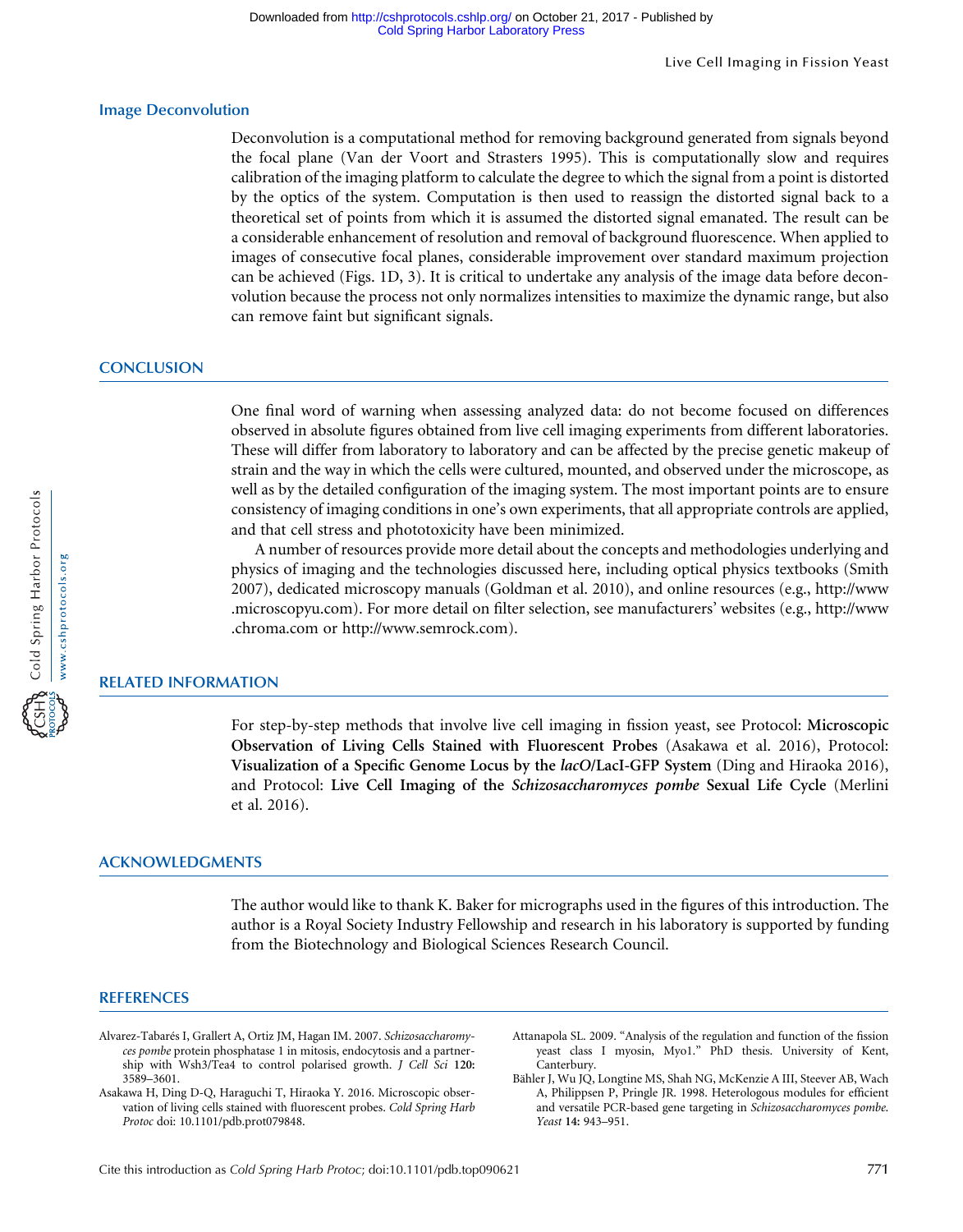- Baird GS, Zacharias DA, Tsien RY. 2000. Biochemistry, mutagenesis, and oligomerization of DsRed, a red fluorescent protein from coral. *Proc Natl Acad Sci* 97: 11984–11989.
- Beinhauer JD, Hagan IM, Hegemann JH, Fleig U. 1997. Mal3, the fission yeast homologue of the human APC-interacting protein EB-1 is required for microtubule integrity and the maintenance of cell form. *J Cell Biol* 139: 717–728.
- Bendezú FO, Martin SG. 2011. Actin cables and the exocyst form two independent morphogenesis pathways in the fission yeast. *Mol Biol Cell* 22: 44–53.
- Bone N, Millar JB, Toda T, Armstrong J. 1998. Regulated vacuole fusion and fission in *Schizosaccharomyces pombe*: An osmotic response dependent on MAP kinases. *Curr Biol* 8: 135–144.
- Bouhlel IB, Ohta M, Mayeux A, Bordes N, Dingli F, Boulanger J, Velve Casquillas G, Loew D, Tran PT, Sato M, et al. 2015. Cell cycle control of spindle pole body duplication and splitting by Sfi1 and Cdc31 in fission yeast. *J Cell Sci* 128: 1481–1493.
- Busch KE, Hayles J, Nurse P, Brunner D. 2004. Tea2p kinesin is involved in spatial microtubule organization by transporting Tip1p on microtubules. *Dev Cell* 6: 831–843.
- Chang F, Atilgan E, Burgess D, Minc N. 2014. Manipulating cell shape by placing cells into micro-fabricated chambers. *Methods Mol Biol* 1136: 281–290.
- Chikashige Y, Ding D-Q, Funabiki H, Haraguchi T, Mashiko S, Yanagida M, Hiraoka Y. 1994. Telomere-led premeiotic chromosome movement in fission yeast. *Science* 264: 270–273.
- Chu Z, Li J, Eshaghi M, Karuturi RKM, Lin K, Liu J. 2007. Adaptive expression responses in the Pol-γ null strain of *S. pombe* depleted of mitochondrial genome. *BMC Genomics* 8: 323.
- Ding D-Q, Hiraoka Y. 2016. Visualization of a specific genome locus by the *lacO*/LacI-GFP system. *Cold Spring Harb Protoc* doi: 10.1101/pdb .prot091934.
- Dodgson J, Chessel A, Yamamoto M, Vaggi F, Cox S, Rosten E, Albrecht D, Geymonat M, Csikasz-Nagy A, Sato M, et al. 2013. Spatial segregation of polarity factors into distinct cortical clusters is required for cell polarity control. *Nat Commun* 4: 1834.
- Egel R, Willer M, Kjaerulff S, Davey J, Nielsen O. 1994. Assessment of pheromone production and response in fission yeast by a halo test of induced sporulation. *Yeast* 10: 1347–1354.
- Flory MR, Carson AR, Muller EG, Aebersold R. 2004. An SMC-domain protein in fission yeast links telomeres to the meiotic centrosome. *Mol Cell* 16: 619–630.
- Goldman RD, Swedlow JR, Spector DL (eds.). 2010. *Live cell imaging: A laboratory manual*, 2nd ed. Cold Spring Harbor Laboratory Press, Cold Spring Harbor, NY.
- Grallert A, Krapp A, Bagley S, Simanis V, Hagan IM. 2004. Recruitment of NIMA kinase shows that maturation of the *S. pombe* spindle-pole body occurs over consecutive cell cycles and reveals a role for NIMA in modulating SIN activity. *Genes Dev* 18: 1007–1021.
- Grallert A, Beuter C, Craven RA, Bagley S, Wilks D, Fleig U, Hagan IM. 2006. *S. pombe* CLASP needs dynein, not EB1 or CLIP170, to induce microtubule instability and slows polymerization rates at cell tips in a dyneindependent manner. *Genes Dev* 20: 2421–2436.
- Grallert A, Martín-García R, Bagley S, Mulvihill DP. 2007. In vivo movement of the type V myosin Myo52 requires dimerisation but is independent of the neck domain. *J Cell Sci* 120: 4093–4098.
- Grallert A, Chan KY, Alonso-Nuñez M-L, Madrid M, Biswas A, Alvarez-Tabarés I, Connolly Y, Tanaka K, Robertson A, Ortiz J-M, et al. 2013a. Removal of centrosomal PP1 by NIMA kinase unlocks the MPF feedback loop to promote mitotic commitment in *S. pombe*. *Curr Biol* 23: 213–222.
- Grallert A, Patel A, Tallada VA, Chan KY, Bagley S, Krapp A, Simanis V, Hagan IM. 2013b. Centrosomal MPF triggers the mitotic and morphogenetic switches of fission yeast. *Nat Cell Biol* 15: 88–95.
- Hachet O, Berthelot-Grosjean M, Kokkoris K, Vincenzetti V, Moosbrugger J, Martin SG. 2011. A phosphorylation cycle shapes gradients of the DYRK family kinase Pom1 at the plasma membrane. *Cell* 145: 1116–1128.
- Hagan IM. 2016. Immunofluorescence microscopy of *Schizosaccharomyces pombe* using chemical fixation. *Cold Spring Harb Protoc* doi: 10.1101/ pdb.prot091017.
- Hagan IM, Bagley S. 2016. Fixed cell imaging of *Schizosaccharomyces pombe*. *Cold Spring Harb Protoc* doi: 10.1101/pdb.top079830.
- Hagan IM, Riddle PN, Hyams JS. 1990. Intramitotic controls in the fission yeast *Schizosaccharomyces pombe*: The effect of cell size on spindle length and the timing of mitotic events. *J Cell Biol* 110: 1617–1621.
- Holland AJ, Fachinetti D, Han JS, Cleveland DW. 2012. Inducible, reversible system for the rapid and complete degradation of proteins in mammalian cells. *Proc Natl Acad Sci* 109: E3350–E3357.
- Huang J, Huang Y, Yu H, Subramanian D, Padmanabhan A, Thadani R, Tao Y, Tang X, Wedlich-Soldner R, Balasubramanian MK. 2012. Nonmedially assembled F-actin cables incorporate into the actomyosin ring in fission yeast. *J Cell Biol* 199: 831–847.
- Janke C, Magiera MM, Rathfelder N, Taxis C, Reber S, Maekawa H, Moreno-Borchart A, Doenges G, Schwob E, Schiebel E, et al. 2004. A versatile toolbox for PCR-based tagging of yeast genes: New fluorescent proteins, more markers and promoter substitution cassettes. *Yeast* 21: 947–962.
- Karagiannis J, Bimbó A, Rajagopalan S, Liu J, Balasubramanian MK. 2005. The nuclear kinase Lsk1p positively regulates the septation initiation network and promotes the successful completion of cytokinesis in response to perturbation of the actomyosin ring in *Schizosaccharomyces pombe*. *Mol Biol Cell* 16: 358–371.
- Khodjakov A, La Terra S, Chang F. 2004. Laser microsurgery in fission yeast: Role of the mitotic spindle midzone in anaphase B. *Curr Biol* 14: 1330–1340.
- Lam AJ, St-Pierre F, Gong Y, Marshall JD, Cranfill PJ, Baird MA, McKeown MR, Wiedenmann J, Davidson MW, Schnitzer MJ, et al. 2012. Improving FRET dynamic range with bright green and red fluorescent proteins. *Nat Methods* 9: 1005–1012.
- Lando D, Endesfelder U, Berger H, Subramanian L, Dunne PD, McColl J, Klenerman D, Carr AM, Sauer M, Allshire RC, et al. 2012. Quantitative single-molecule microscopy reveals that CENP-A<sup>Cnp1</sup> deposition occurs during G2 in fission yeast. *Open Biol* 2: 120078.
- MacIver FH, Glover DM, Hagan IM. 2003. A "marker switch" approach for targeted mutagenesis of genes in *Schizosaccharomyces pombe*. *Yeast* 20: 587–594.
- Martin SG, Chang F. 2006. Dynamics of the formin For3p in actin cable assembly. *Curr Biol* 16: 1161–1170.
- Martín-García R, Mulvihill DP. 2009. Myosin V spatially regulates microtubule dynamics and promotes the ubiquitin-dependent degradation of the fission yeast CLIP-170 homologue, Tip1. *J Cell Sci* 122: 3862–3872.
- May J, Mitchison JM. 1986. Length growth in fission yeast cells measured by two novel techniques. *Nature* 322: 752–754.
- Merlini L, Vjestica A, Dudin O, Bendezú F, Martin SG. 2016. Live cell imaging of the *Schizosaccharomyces pombe* sexual lifecycle. *Cold Spring Harb Protoc* doi: 10.1101/pdb.prot090225.
- Minc N, Bratman SV, Basu R, Chang F. 2009. Establishing new sites of polarization by microtubules. *Curr Biol* 19: 83–94.
- Mitchison JM. 1957. The growth of single cells. I. *Schizosaccharomyces pombe*. *Exp Cell Res* 13: 244–262.
- Mitchison JM. 1970. Physiological and cytological methods for *Schizosaccharomyces pombe*. *Methods Cell Physiol* 4: 131–165.
- Murray JM, Watson AT, Carr AM. 2016. Molecular genetic tools and techniques of fission yeast. *Cold Spring Harb Protoc* doi: 10.1101/pdb .top087601.
- Nishimura K, Fukagawa T, Takisawa H, Kakimoto T, Kanemaki M. 2009. An auxin-based degron system for the rapid depletion of proteins in nonplant cells. *Nat Methods* 6: 917–922.
- Petersen J. 2009. TOR signalling regulates mitotic commitment through stress-activated MAPK and Polo kinase in response to nutrient stress. *Biochem Soc Trans* 37: 273–277.
- Petersen J, Russell P. 2016. Growth and the environment of *Schizosaccharomyces pombe*. *Cold Spring Harb Protoc* doi: 10.1101/pdb.top079764.
- Riedl J, Crevenna AH, Kessenbrock K, Yu JH, Neukirchen D, Bista M, Bradke F, Jenne D, Holak TA, Werb Z, et al. 2008. Lifeact: A versatile marker to visualize F-actin. *Nat Methods* 5: 605–607.
- Robinow CF, Marak J. 1966. A fiber apparatus in the nucleus of the yeast cell. *J Cell Biol* 29: 129–151.
- Shaner NC, Lambert GG, Chammas A, Ni Y, Cranfill PJ, Baird MA, Sell BR, Allen JR, Day RN, Israelsson M, et al. 2013. A bright monomeric green fluorescent protein derived from *Branchiostoma lanceolatum*. *Nat Methods* 10: 407–409.
- Smith W. 2007. *Modern optical engineering*, 4th ed. McGraw-Hill, New York.

org

cshprotocols.

www.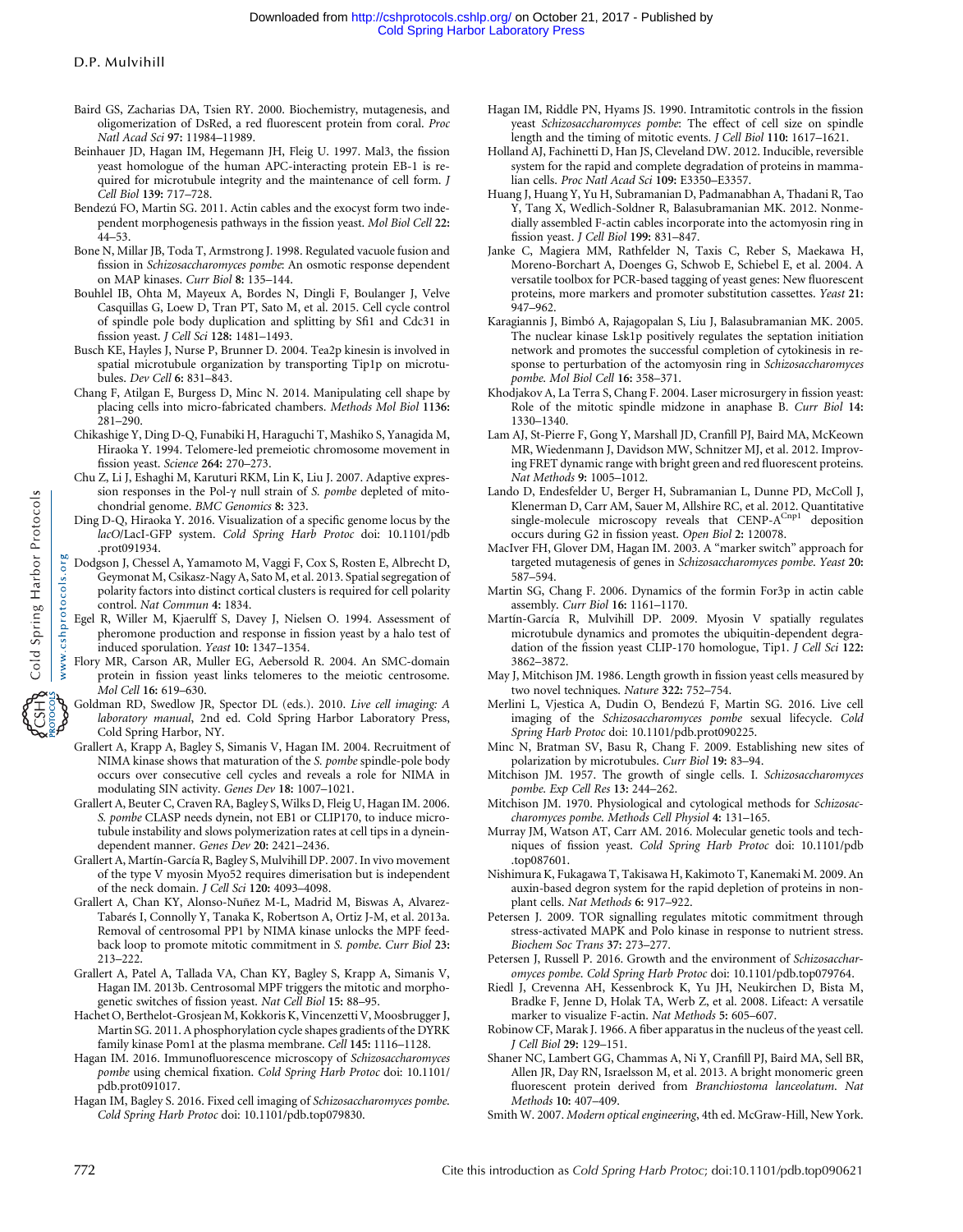#### Live Cell Imaging in Fission Yeast

- Snaith HA, Anders A, Samejima I, Sawin KE. 2010. New and old reagents for fluorescent protein tagging of microtubules in fission yeast: Experimental and critical evaluation. *Methods Cell Biol* 97: 147–172.
- Takeda T, Chang F. 2005. Role of fission yeast myosin I in organization of sterol-rich membrane domains. *Curr Biol* 15: 1331–1336.
- Tang X, Huang J, Padmanabhan A, Bakka K, Bao Y, Tan BY, Cande WZ, Balasubramanian MK. 2011. Marker reconstitution mutagenesis: A simple and efficient reverse genetic approach. *Yeast* 28: 205–212.
- Toda T, Yamamoto M, Yanagida M. 1981. Sequential alterations in the nuclear chromatin region during mitosis of the fission yeast *Schizosaccharomyces pombe:* Video fluorescence microscopy of synchronously growing wild-type and cold-sensitive *cdc* mutants by using a DNAbinding fluorescent probe. *J Cell Sci* 52: 271–287.
- Toone WM, Jones N. 2004. Stress responses in *S. pombe*. In *The molecular biology of Schizosaccharomyces pombe*. (ed. Egel R), pp. 57–70. Springer, Berlin.
- Van der Voort HTM, Strasters KC. 1995. Restoration of confocal images for quantitative image analysis. *J Microsc* 178: 165–181.
- Velve-Casquillas G, Costa J, Carlier-Grynkorn F, Mayeux A, Tran PT. 2010. A fast microfluidic temperature control device for studying microtubule dynamics in fission yeast. *Methods Cell Biol* 97: 185–201.
- Wach A, Brachat A, Alberti-Segui C, Rebischung C, Philippsen P. 1997. Heterologous *HIS3* marker and GFP reporter modules for PCR-targeting in *Saccharomyces cerevisiae*. *Yeast* 13: 1065–1075.
- Watson AT, Garcia V, Bone N, Carr AM, Armstrong J. 2008. Gene tagging and gene replacement using recombinase-mediated cassette exchange in *Schizosaccharomyces pombe*. *Gene* 407: 63–74.
- Wood E, Nurse P. 2013. Pom1 and cell size homeostasis in fission yeast. *Cell Cycle* 12: 3228–3236.
- Wu JQ, Pollard TD. 2005. Counting cytokinesis proteins globally and locally in fission yeast. *Science* 310: 310–314.
- Yaffe MP, Harata D, Verde F, Eddison M, Toda T, Nurse P. 1996. Microtubules mediate mitochondrial distribution in fission yeast. *Proc Natl Acad Sci* 93: 11664–11668.
- Zhang A, Cheng TP, Wu XY, Altura BT, Altura BM. 1997. Extracellular  $Mg^{2+}$  regulates intracellular  $Mg^{2+}$  and its subcellular compartmentation in fission yeast, S*chizosaccharomyces pombe*. *Cell Mol Life Sci* 53: 69–72.